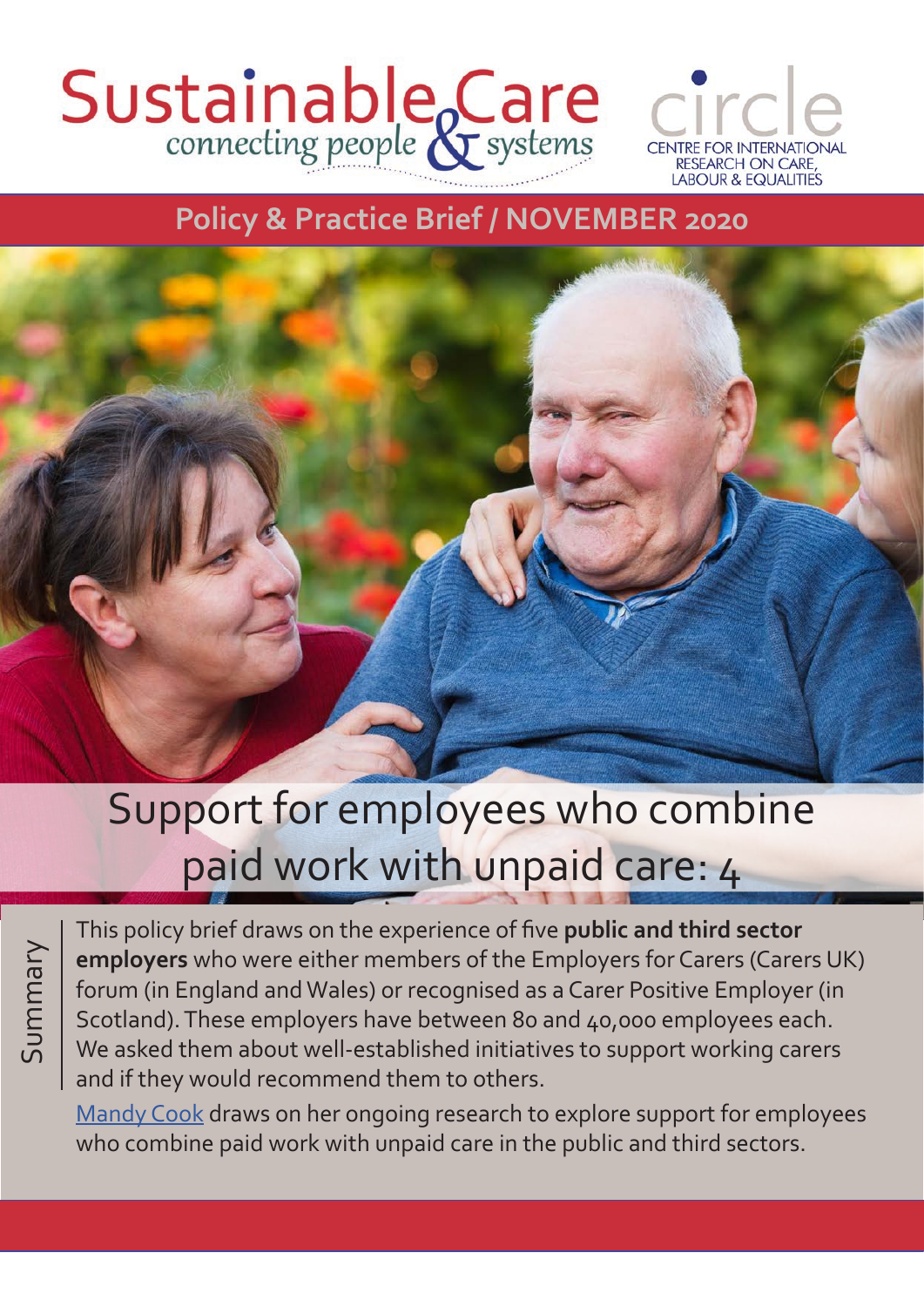#### **EMERGING FINDINGS**

All five employers were taking different yet innovative approaches to support their employees with caring responsibilities, whilst continuing to meet their organisational and service needs. For four of these public and third sector employers, support for working carers was set out in a specific **Carers' Policy** (as opposed to including carers in their existing HR policies). Having a specific Carers' Policy was a way of helping working carers understand the support offered in a clear and easily accessible way. One employer explained:

*"The aim of this policy is to describe our commitment to supporting the specific needs of carers in the workplace and sets out the range of services available to help support carers to combine work with care. Improving employees' ability to handle pressure and to balance work and home life will ultimately lead to improved individual and organisational performance."*

Diversity and Inclusion Team Member

The information provided in the policy included:

- The organisation's definition of carers.
- A statement recognising the needs of carers and how they differ from the needs of employees with mainstream childcare responsibilities.
- A statement encouraging identification and disclosure of caring responsibilities.
- References to other relevant policies, including flexible working, equality and diversity, health and safety, health and wellbeing and special leave.
- Signposting to other support for carers, including an Employee Assistance Programme and contact details for local Carers' Centres.
- Details of the role of line managers and support available to them.

*"In the policy, we define what carers are, we talk about different circumstances, flexible working, which is a key bit of support, when people are having to juggle work and home commitments, you know, what happens in a crisis situation, what other support is available externally to the organisation. Also the relationship with other policies, for example, our special leave policy is one to highlight. So, our policies do tend to dovetail with each other quite a bit, so there's cross-referencing between policies."* Diversity and Inclusion Team Member

These public and third sector employers recognised the importance of engaging working carers within their organisations in the development of their carers' policy, making sure their views, opinions and needs were included, and that the policy was fit for purpose.

*"The carers' policy we have was actually put together with the staff, it wasn't HR who put the policy together. Initially it was the staff, and the group was made up of people who were carers at that time. That has gone on to develop, and the group's wider now, with people on our group who aren't currently carers, e.g. the union are on it, and there's always a representative from HR, but it was predominantly the staff who instigated it really, and that's how it got off the ground".* HR team member

There are several ways that employers can learn which of their employees are also carers. One example of a more formalised system of identification is having a **Carer Register**. Employees who have identified themselves as carers are listed on this register, enabling access to carer's leave and other benefits [\(Carer Positive](http://www.carerpositive.org/files/2514/7687/3088/Carer_Positive_Best_Practice_Booklet_WEB.pdf)  [Employer in Scotland](http://www.carerpositive.org/files/2514/7687/3088/Carer_Positive_Best_Practice_Booklet_WEB.pdf)).

In one public sector organisation, a Carer Register was open to any member of staff with significant caring responsibilities (i.e. they look after a partner, child, relative or friend who cannot manage without help because they are physically or mentally ill, frail or disabled). Carers who apply for the register have an appointment with a welfare officer from the Employee Assistance Programme, who assesses each individual's caring responsibilities before making a recommendation as to whether they should, or should not, be placed on the register. While staff are encouraged to discuss their application with their line manager, there is no requirement for individuals to disclose the nature of their caring responsibilities to their manager. Placement on the Carer Register provides entitlement to a range of supports and benefits:

*"What we did was to put in place the Carer Register. So, we have a form that's available on our intranet, that if somebody is experiencing significant caring responsibilities they can complete this form, and they would send it directly to HR, and what we'd do would be to set up a welfare consultation for them with our Employer Assistance Programme, and a Welfare Officer would actually have a telephone conversation with the member of staff to discuss their carer requirements. So, that initial application form doesn't detail what the caring responsibilities are, it just indicates that the member of staff has got these responsibilities, and that's the initial starting point. It asks them on the form to let their line manager know that they're applying, but it doesn't give any details of actually what that's about. So, it's up to the individual member of staff how much they disclose to their manager."* HR Team Member

Systems such as these need to incorporate flexibility, to reflect changing situations for individuals and to be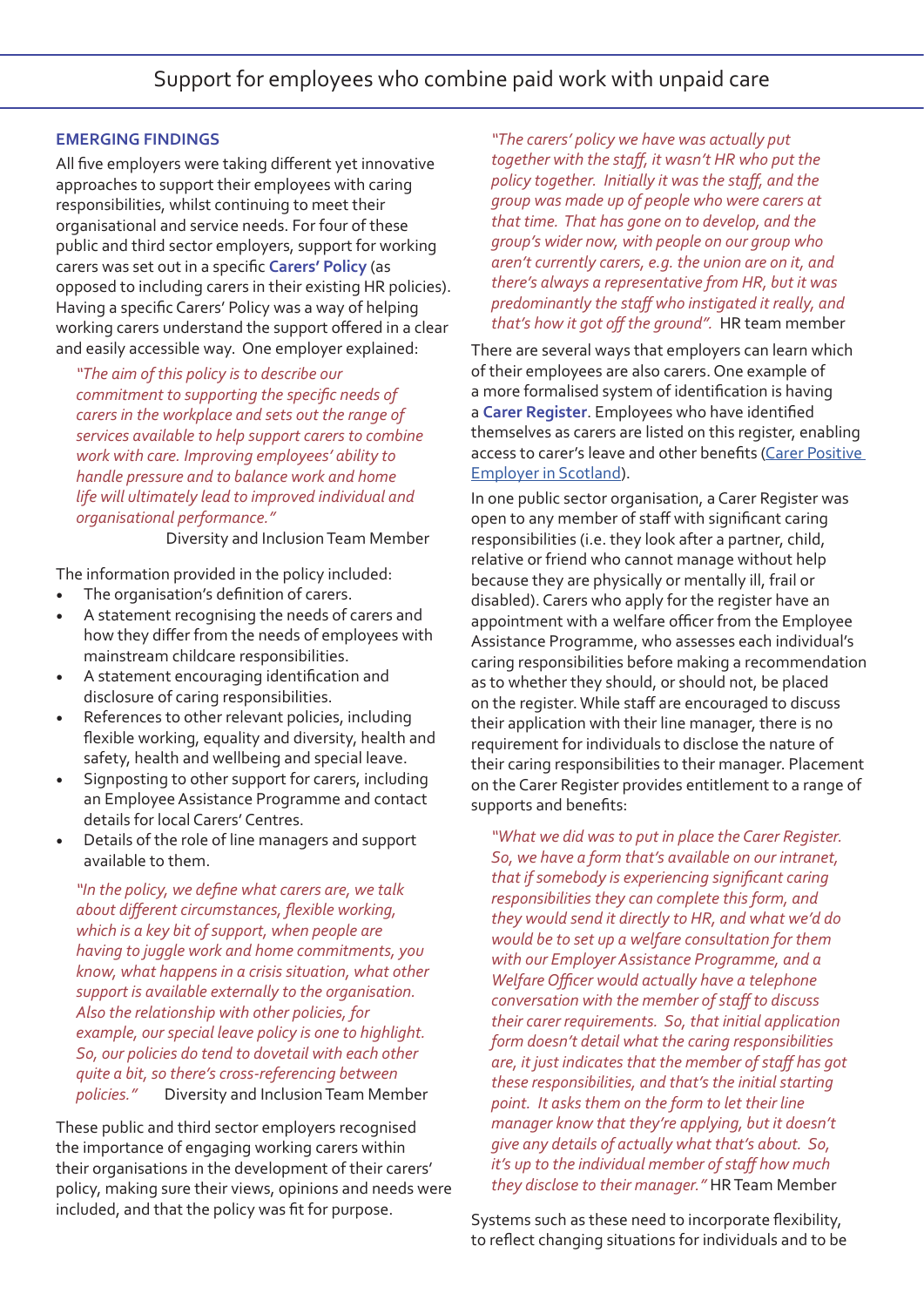monitored to ensure information is accurate and up to date.

Existing **staff surveys** or monitoring systems can be useful ways of capturing information about the scale and nature of caring responsibilities across the organisation and its workforce.

One of the small third sector employers had added a specific section about caring responsibilities to its existing online staff survey, tied into its focus on the mental health and wellbeing of employees:

*"So, we are doing another employee survey and we're focusing on mental health. But there will be a section in there for carers as well. So, hopefully we'll get some figures back about how well carers feel supported, where there's room for improvement, etc. We haven't included the section on carers in the past, and this is the first survey we've done since implementing the carers policy."* HR Team Member

#### **CHALLENGES**

The challenges of providing support for working carers were specific to the type, size and location of these public and third sector employers. One small third sector employer felt its support for working carers was restricted by the nature of itswork, which was often based on short term projects and funding, and the need for new staff to be in post for six months before the Carers' Policy applies:

*"We have a 6-month probationary period for all new staff, and the Carers' Policy would apply after that. Plus, most of this organisation is project funded, rather than what we would term core funded by the local authority. We've got one new post up just now that's only funded for 6 months, and it would be impractical to have that person come in and then immediately need carers' leave from the word go, because it wouldn't be productive. So, yes, we have a lot of short-term projects."* HR Team Member

#### One public sector employer, operating in a remote part of the UK, recognised that support for working carers is

*"Because of the nature of our area, it encompasses some of the remotest parts of Great Britain, people can be perhaps quite a bit away logistically from sources of support. But if you're living in Inverness, you know, we have a major district hospital, there are lots of organisations, e.g. Connecting Carers, available, but if you were based say in Unst, which is the furthest north island of Shetland, or even Lerwick, which is the main town in Shetland, it's a boat or an air journey away if you like. I know there are different bodies in those different areas, but again, I don't underestimate the complications or the challenges of perhaps directly accessing help."*

Diversity and Inclusion Team Member

not always immediately or easily accessible:

#### **DEBATES & IDEAS**

One public sector employer, recognised as exemplary in its support for working carers, offered a range of practical benefits for employees signed up to its Carer Register, which included:

- Short breaks (respite care) scheme.
- Interest-free loans for specialist equipment (up to a maximum of £5000).
- Access to phone package to support contact with the individual.
- Relocation support to meet the cost of home adaptations:

*'If we ask a member of staff to relocate somewhere and the person they're caring for is moving with them as well, we would look at helping to meet the costs of any home adaptations that they would need to do in their new location."* HR Team Member

• Bi-annual carer conferences, supported by the CEO, enable best practice exchange.

This exemplary employer recognises that '*the majority of staff are in the older age brackets*' (HR Team Member) and are more likely to have caring responsibilities. They want not only to support their existing staff who are carers, but also hope that by offering these practical benefits they will attract new staff with caring responsibilities.

For one of the small third sector employers, **volunteers** play a vital role in helping to deliver their service. Considering the caring responsibilities of volunteers was seen as essential. Volunteers are trained to the same level as paid employees, '*because our volunteers give advice to the public, and it has to be at the same level as a paid member of staff*' (HR Team Member).

*"If volunteers have caring responsibilities, they can just say I won't be in today… A lot of our volunteers have set days and hours that they work each week, and that's by mutual agreement, and if they can't make it for whatever reason, and if it's for caring responsibilities, they'll just phone up and say, look, I won't be in today, but I'll come into tomorrow. So, we've got a lot of long-term volunteers as well, who are getting older, you know."* HR Team Member

#### **KEY MESSAGES**

Based on our research with public and third sector organisations, our '**good practice**' recommendations are:

• Think about writing and promoting a **Carers' Policy** for your organisation. Some organisations find it useful to have a specific policy for employees with